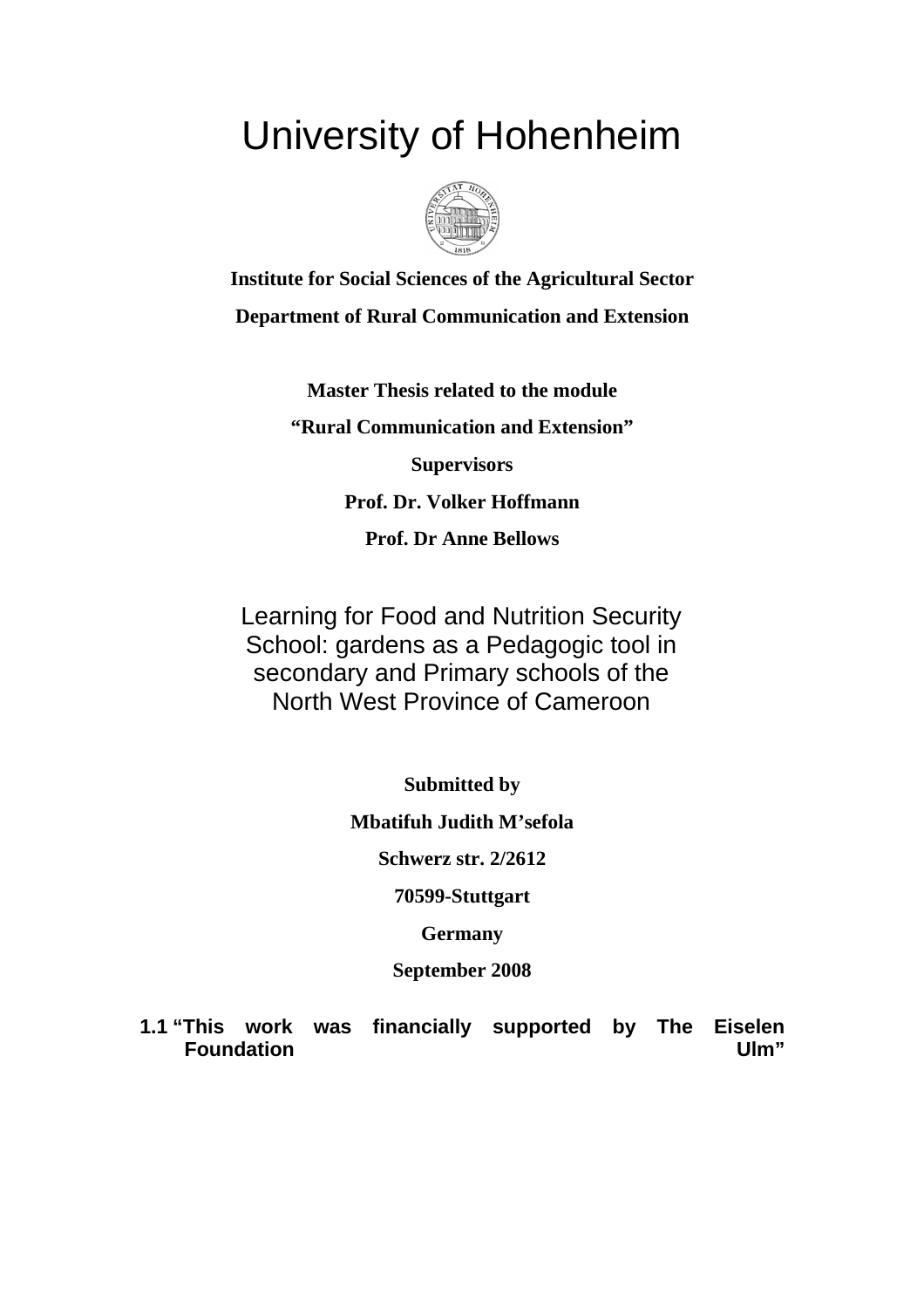## **Summary**

School gardens were used mainly to generate income for schools, supplement school meals and teach children the basics in Agriculture.

The Ministry of Education is the main institution responsible for school gardens and had school gardens as a mandatory requirement for all schools with enough land. This Ministry provided support mainly in the form of awards for school gardens, although some non-government schools felt left out of the award package. The Ministry of Agriculture equally played a minimal role by providing extension services for school gardening on demand.

Gardening is seen as an extra curricula activity or manual labour activity. It was used on few occasions by those teachers labeled as farm master / mistress to illustrate their subject areas. Though in the FSLC syllabus, it did not appear in its own right but as part of the arts and craft subject that addressed Practical work or arts in the exams. For other classes it was attached to the General paper, nature study or environmental education subject.

Nutrition Education though largely information based had a practical element especially in boarding schools where quality in Education was an important consideration. But only 2 schools sometimes used produce from the school garden for the practical class. Gardens were equally used for in an extra curricula way for environmental education by the environmental clubs for beautification of the schools grounds (flower gardens).

School meals in boarding schools were supplemented with garden produce though no school attained food sufficiency from garden produce. These supplements made the school meals nutritionally rich but the students did not perceive the meals as nutritionally rich from garden produce.

Perceptions of school garden were negative with teachers viewing them as increasing their workload. Students had negative perception as they were used as punishment grounds and some felt they were not directly benefiting from garden produce.

The constraints faced ranged from lack of commitment to promote gardening activities from the ministries, no in service training for teachers, no investment in garden infrastructure like providing water for irrigation, negative perceptions etc.

The suggestions for the improvement of the functioning of school gardens include focusing more the educational purpose and benefits of school gardens, Raising awareness on the potential of school gardens to all who are concern with school gardening.

 The success of school gardening as a pedagogic tool depends on a strong support from school authorities, educational planners, policy makers, teachers and students who are key role players in school gardening. School gardens have a huge potential in contributing to Food and nutrition security, but their